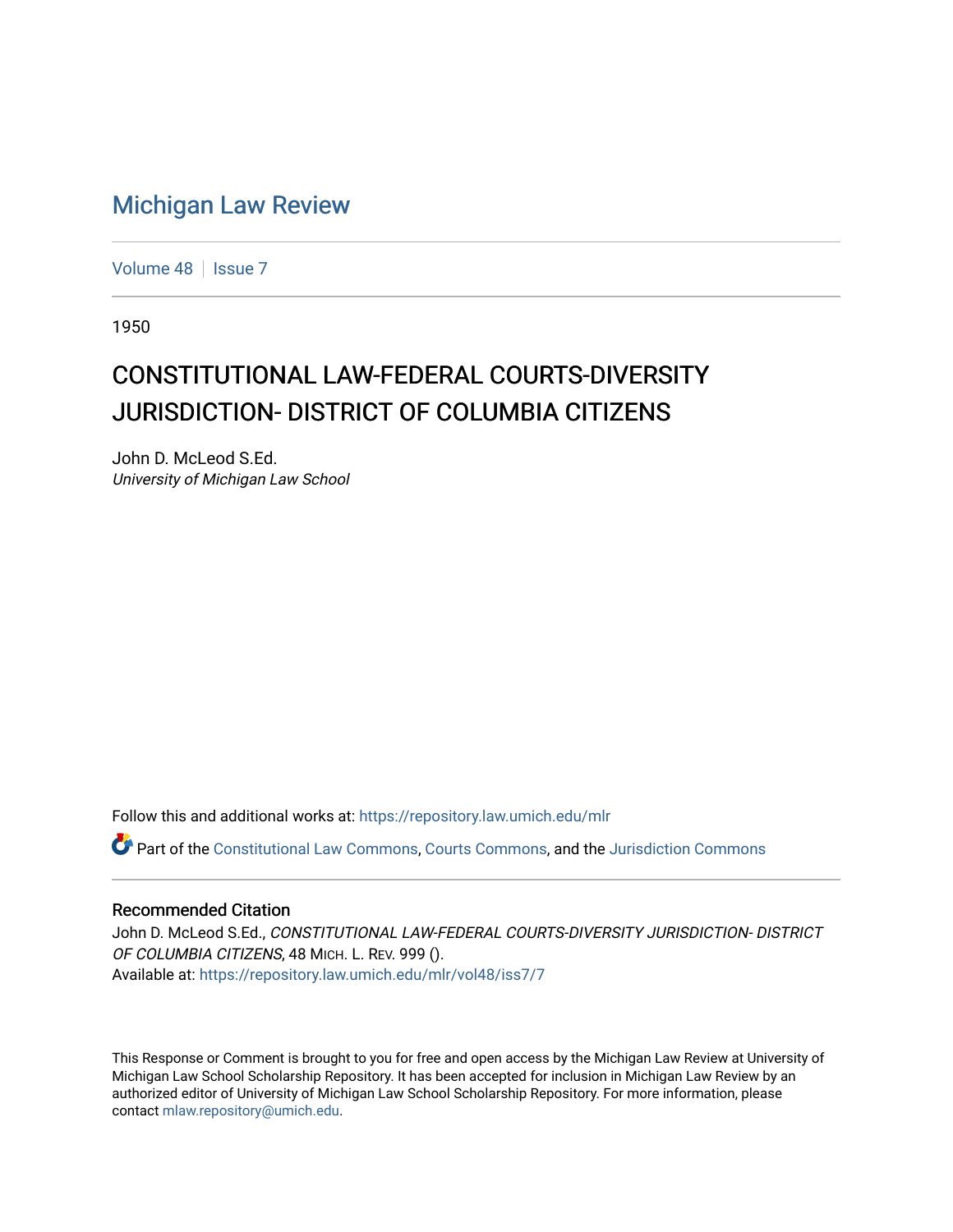CONSTITUTIONAL LAW-FEDERAL COURTS-DIVERSITY JURISDIC-TION-DisTRicT OF COLUMBIA CITIZENS-The Act of Congress of April 20, 1940,<sup>1</sup> provided that district courts should exercise original jurisdiction over actions "between citizens of different States, or citizens of the District of Columbia, the Territory of Hawaii, or Alaska, and any State or Territory. . . ." The committee report<sup>2</sup> and the title<sup>3</sup> indicate the purpose to extend to citizens of the District of Columbia and the territories the right to sue in federal district courts on grounds solely of diversity of citizenship. Although the committee reports indicated no constitutional difficulties, the majority of the lower federal courts which considered the problem declared the act unconstitutional<sup>4</sup> on the ground that the limitations of Article III prevented the exercise of such jurisdiction.

154 Stat. L. 143 (1940), 28 U.S.C. (1948) §1332.

2H. Rep. 1756, 76th Cong., 3d sess. (1940).

<sup>8</sup>"An Act to extend original jurisdiction to district courts in civil suits between citizens of the District of Columbia, the Territories of Hawaii or Alaska, and any state or territory."

<sup>4</sup>Ruled unconstitutional: Central States Cooperatives v. Watson Bros., (C.C.A. 7th, 1947) 165 F. (2d) 392; Willis v. Dennis, (D.C. Va. 1947) 72 F. Supp. 853; Feeley v. Sidney S. Schupper Interstate Hauling System, (D.C. Md. 1947) 72 F. Supp. 663; Wilson v. Guggenheim, (D.C. S.C. 1947) 70 F. Supp. 417; Ostrow v. Samuel Brilliant Co., (D.C. Mass. 1946) 66 F. Supp. 593; Behlert v. James Foundation of New York, (D.C. N.Y. 1945) 60 F. Supp. 706; McGarry v. City of Bethlehem, (D.C. Pa. 1942) 45 F. Supp. 385. *Contra:*  Glaeser v. Acacia Mut. Life Assn., (D.C. Cal. 1944) 55 F. Supp. 925; Winkler v. Daniels, (D.C. Va. 1942) 43 F. Supp. 265.

f,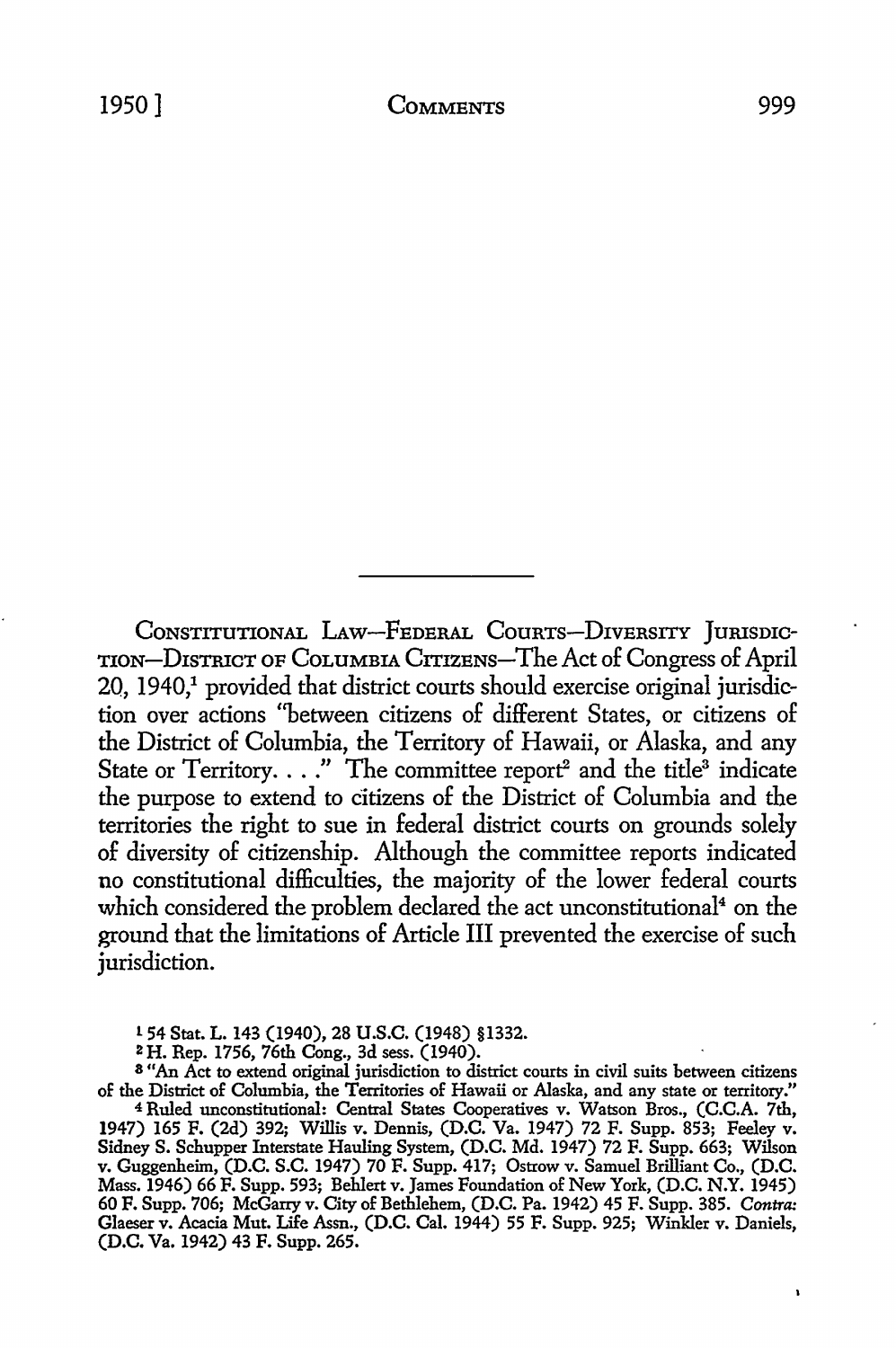In the case of *National Niutual Insurance Co. v. Tidewater Transfer* Co.,5 a combination of differing minorities in the Supreme Court declared the act constitutional, in so far at least as it extended diversity jurisdiction to include District of Columbia citizens. Justice Jackson, · for himself and Justices Black and Burton, concluded that, while Article III gave no Congressional authority to grant the jurisdiction in question, the act represented an appropriate exercise of Congressional power under Article I to legislate for the District of Columbia,<sup>6</sup> and was hence valid. Such extensions of jurisdiction under Article I powers had, it was maintained, often been sanctioned previously, as numerous decisions of the Court demonstrated. Thus the conception that Article III embodied the entire range of federal jurisdiction appropriate to courts to which it applied, had already been effectively discarded. (At the same time, certain requirements, such as the requirement that an action be judicial in nature, remained.) Emphasis was placed upon the other possible avenues by which Congress might have accomplished a basically similar result. Justice Jackson apparently deduced that the conflict in the case was essentially one of method, of more or less minor significance.<sup>7</sup>

On behalf of Justice Murphy and himself, Justice Rutledge vigorously dissented from the reasoning of the "majority." Article III was thus effectively read out of the Constitution and its original function of limitation completely disregarded, with the result that federal jurisdiction in Article III courts might now be extended to all matters which might constitutionally be dealt with by Congress under Article I powers. Nevertheless, within the limits of Article III itself, it was sound to conclude that the District of Columbia was a "state" within the meaning of the term as there used, in spite of a long and consistent line of

<sup>5</sup>337 U.S. 582, 69 S.Ct. 1173 (1949). The suit was brought in the district court for Maryland by a District of Columbia corporation against a corporation licensed to do business in Maryland, solely on grounds of diversity of citizenship under the act. On the question whether a corporation should be considered a citizen for purposes of the diversity clause, see McGovney, "A Supreme Court Fiction," 56 HARV. L. REV. 853, 1090, 1225 (1943). The doctrine of corporate citizenship is founded on the cases of Louisville, C. & C. R. Co. v. Letson, 2 How. (43 U.S.) 497 (1844); Marshall v. B. & 0. R. Co., 16 How. (57 U.S.) 314 (1854); and Nashua & Lowell R. Corp. v. Boston & Lowell R. Corp., 136 U.S. 356, 10 S.Ct. 1004 (1890). The principal case is considered in note, 44 ILL. L. REV. 541 (1949).

<sup>6</sup>U.S. CoNsT., Art. I, §8, cl. 17: "[The Congress shall have Power] ..• to exercise exclusive Legislation in all Cases whatsoever, over such District (not exceeding ten Miles square) as may, by Cession of particular States, and the Acceptance of Congress, become the seat of the Government of the United States...."

<sup>7</sup>"Before concentrating on detail, it may be well to place the general issue in a larger perspective. This constitutional issue affects only the mechanics of administering justice in our federation." Justice Jackson, 337 U.S. 582 at 585.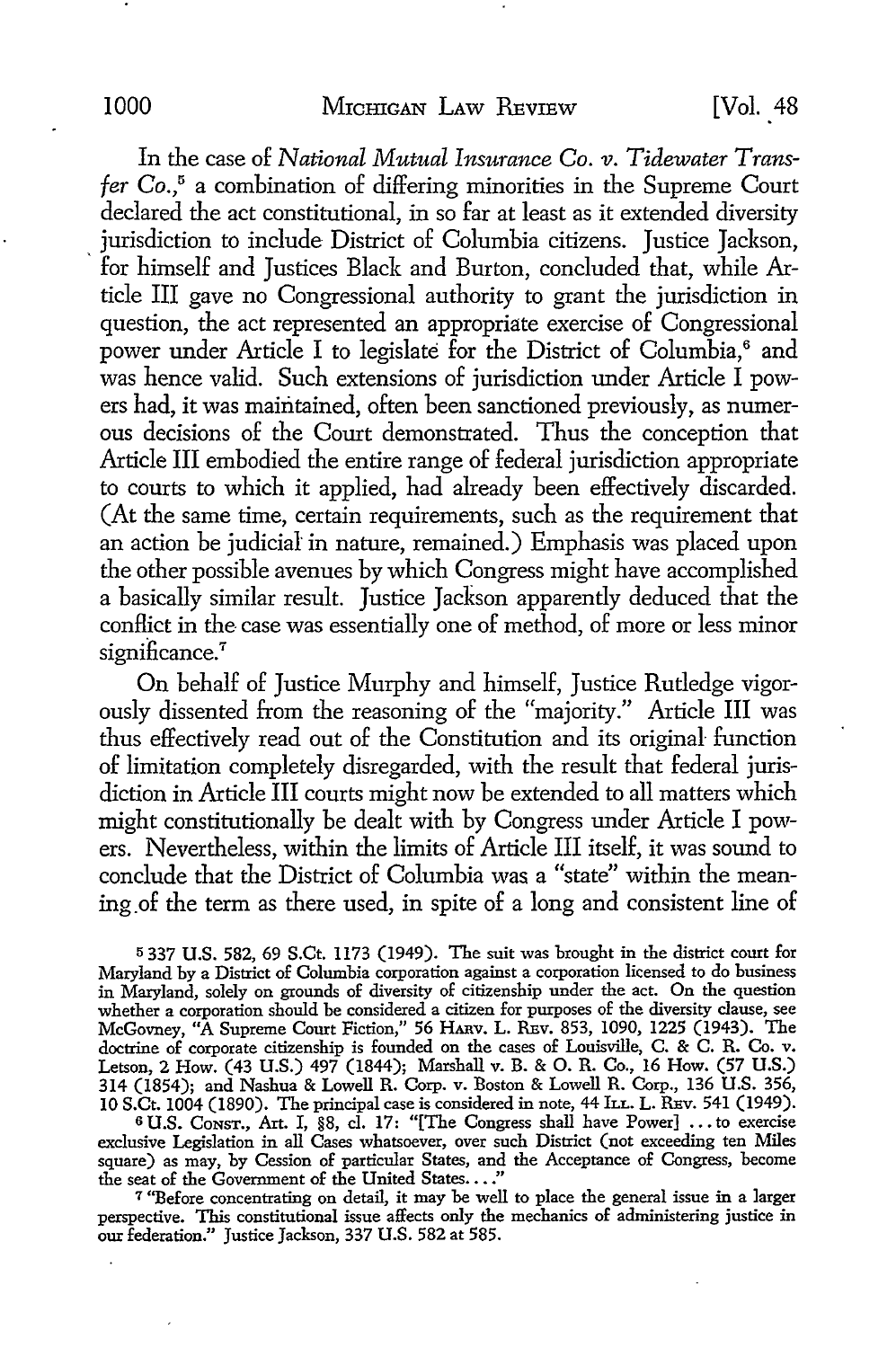authority asserting the contrary. Mere "naked precedent" could not prevent a conclusion which produced such an appealing result and was in harmony with other interpretations of "state" as used in the Constitution.

Justice Frankfurter, whose views on diversity jurisdiction have been sincerely unsympathetic,<sup>8</sup> dissented from the rationale of both opinions, Justice Reed concurring. As to the Jackson opinion, the premise that Article III could ever be exceeded in dealing with federal jurisdiction of a court subject to its terms was completely erroneous, and based upon a misconstruction of numerous cases employed by the "majority." As to the Rutledge opinion, a "decent respect for unbroken history," for "contemporaneous interpretation," and for "the capacity of the distinguished lawyers among the framers" could only lead to the result that "states" as used in Article III meant that and nothing more, and certainly did not include the District of Columbia.

Chief Justice Vinson and Justice Douglas joined this condemnation of the Rutledge opinion, and added additional grounds for disregarding the Jackson opinion. Particular emphasis was laid on the entire overriding concept of the delegation of powers by the states to the federal government, which basic characteristic clearly indicated the limitation function of Article III. This concept, coupled with the separation of powers explicitly provided for throughout the Constitution, could justify only the result that Article III represented the sum total of federal judicial power, which could not be exceeded in any circumstances with reference to courts to which it applied.

This comment will be concerned with the validity of the views adopted by the minorities which, in combination, upheld the validity of the act.

#### I. *Is the District of Columbia a "State" Within the Meaning of Article III?*

The leading case of *Hepburn and Dundas v. Ellzey*<sup>9</sup> was the first to construe the meaning of the term "states" as employed in Article III.

9 2 Cranch (6 U.S.) 445 (1805).

s See Frankfurter, "Distribution of Judicial Power Between United States and State Courts," 13 CoRN. L. Q. 499 (1928). Justice Frankfurter's attitude was made plain in the principal case: "By withdrawing the meretricious advantages which diversity jurisdiction afforded one of the parties in some types of litigation, *Erie R. Co.* v. *Tompkins,* 304 U.S. 64, has happily eliminated some practical but indefensible reasons for its retention. An Act for the elimination of diversity jurisdiction could fairly be called an Act for the relief of the federal courts." 337 U.S. 582 at 651.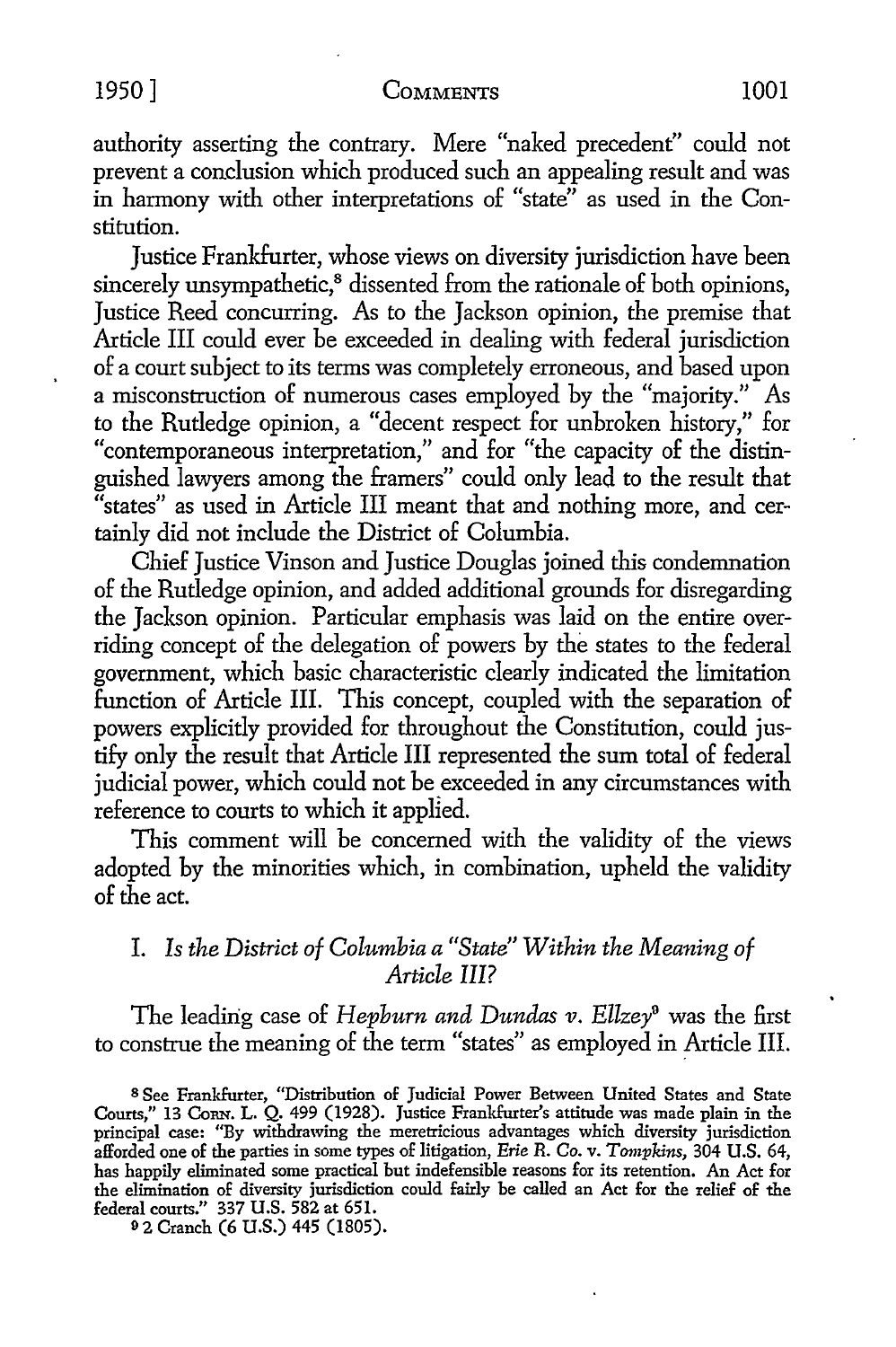A citizen of the District of Columbia, relying on the diversity provisions of the Judiciary Act of 1789,<sup>10</sup> endeavored to sue a citizen of the state of Virginia in the federal circuit court of that state. Chief Justice Marshall, in construing the statutory term "state," concluded that it possessed the same meaning in its usage there as it did in the Constitution, and that that meaning did not encompass the District of Columbia. The case has long been considered controlling on the constitutional question with relation to the District of Columbia<sup>11</sup> and has founded a similar conclusion with relation to territories.<sup>12</sup>

With reference to other provisions, however, the District of Columbia has apparently been considered a "state." Under the interstate commerce clause,<sup>13</sup> the full faith and credit clause,<sup>14</sup> and certain  $\cdot$  treaties,<sup>15</sup> the District is included within the meaning of "state." Rights of District citizens founded on the Sixth Amendment may also, it has been said, be supported by reference to the third clause of Article III, Section 2,<sup>16</sup> which purports to deal with "states."<sup>17</sup> There is, similarly, some indication of a broader construction in the handling of a somewhat related problem raised by the interpleading of a District citizen under the Federal lnterpleader Act.18 The sum of these decisions is sufficient to cast some doubt on the correctness of the *Hepburn* rule, particularly since Marshall's conclusions rest upon what was apparently a fairly limited examination of the Constitution.<sup>19</sup>

10 Act of Sept. 24, 1789, c. 20, 1 Stat. L. 73.

11 Barney v. Baltimore, 6 Wall. (73 U.S.) 280 (1867); Hooe v. Jamieson, 166 U.S. 395, 17 S.Ct. 596 (1897). In Watson *v.* Brooks, (C.C. Ore. 1882) 13 F. 540, the doctrine of the Hepburn case was vigorously denounced, though the court followed it on the principle of stare decisis.

12 Corporation of New Orleans v. Winter, 1 Wheat. (14 U.S.) 91 (1816).

1s Hanley v. Kansas City Southern Ry. Co., 187 U.S. 617, 23 S.Ct. 214 (1902); Stoutenburgh v. Hennick, 129 U.S. 141, 9 S.Ct. 256 (1889).

14 Embrey v. Palmer, 107 U.S. 3, 2 S.Ct. 25 (1882).

15 Geofroy v. Riggs, 133 U.S. 258, 10 S.Ct. 295 (1890).

16 U.S. CoNsT., Art. III, §2, cl. 3: "The Trial of all Crimes, except in Cases of Impeachment, shall be by Jury; and such trial shall be held in the State where the said Crimes shall have been committed; but when not committed within any State, the Trial shall be at such Place or Places as the Congress may by Law have directed."

17 Callan v. Wilson, 127 U.S. 540, 8 S.Ct. 1301 (1888). See also: District of Columbia v. Clawans, 300 U.S. 617, 57 S.Ct. 660 (1937); Capital Traction Co. v. Hof, 174 U.S. 1, 19 S.Ct. 580 (1899);. United States v. Wood, 299 U.S. 123, 57 S.Ct. 177 (1936).

<sup>18</sup> See Mutual Life Ins. Co. v. Lott, (D.C. Cal. 1921)  $275$  F. 365. The case is discussed in Chafee, "Federal Interpleader Since the Act of 1936," 49 YALE L. J. 377 (1940). Contrast Chafee's earlier view in "The Federal Interpleader Act of 1936," 45 YALB L. J. 963 (1936).

19 ''When the same term which has been used plainly in this limited sense in the articles respecting the legislative and executive departments, is also employed in that which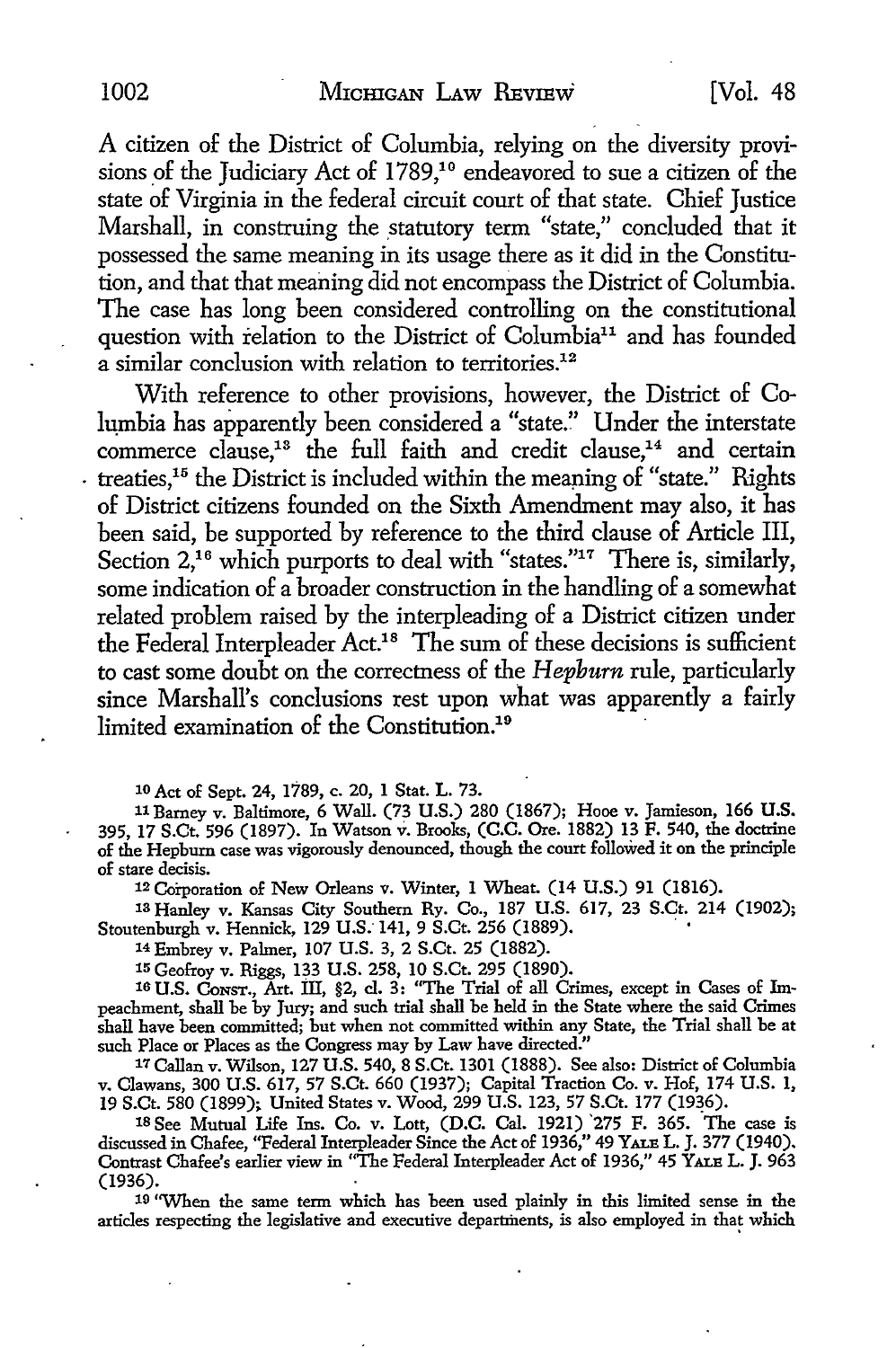Particularly with reference to those cases dealing with rights under the Sixth Amendment, however, it is significant that the conception of the District of Columbia as a "state" is not essential to the decision. In none of the cases mentioned may we say that there are not at least some supporting grounds for the decision, independent of the conclusion that the District is a "state." The rather limited validity of these cases as indicating a departure from Marshall's conclusion must then be borne in mind in the determination of the question presently before us.

Very plausible argument may be made that the view of Marshall ought currently to be overruled. In so far as it was founded solely on a question of statutory interpretation, the remarks about constitutional meaning must be considered as dictum. We are familiar with the principle. that the statutory meaning of a term may be more restricted than its constitutional meaning.<sup>20</sup> Marshall himself admonished against accepting dictum as the sole basis for later decisions.21 H, then, his examination was a limited one, we may consider again the question of the meaning of the term as here employed, since the entire line of authority stems directly from obvious dictum.

Granting that the term "states" is not to be included within the list of expanding concepts, but is possessed pf static meaning, what is that meaning? Does not the use of the term with somewhat broader meaning in other provisions indicate the possibility of its use here with such

The significance of the Hepburn decision is also challenged by the following remark in 29 GEo. L. J. 193 at 195 (1940): "The word 'state' is used in the Constitution more than forty times. Uniformity is lacking in the various cases determining whether or not the District of Columbia and the territories are, or are not, 'states' within the meaning of the different sections. All that can be said is that for some purposes they are, for others they are not."

20Lamar v. United States, 240 U.S. 60, 65, 36 S.Ct. 255 (1916); Towne v. Eisner, 245 U.S. 418, 425, 38 S.Ct. 158 (1918). See also, Treines v. Sunshine Mining Co., 308 U.S. 66, 60 S.Ct. 44 (1939), where the possibility of different statutory and constitutional meanings in this field is discussed. Note, 32 MmN. L. REv. 818, 820 (1948).

21 "It is a maxim not to be disregarded, that general expressions, in every opinion, are to be taken in connection with the case in which 'those expressions are used. If they go beyond the case, they may be respected, but ought not to control the judgment in a subsequent suit when the very point is presented for decision." Cohens v. Virginia, 6 Wheat. (19 U.S.) 264 at 399 (1821). Cited in Dykes and Keeffe, "The 1940 Amendment to the Diversity of Citizenship Clause," 21 TULANE L. REV. 171 (1946).

respects the judicial department, it must be tinderstood as retaining the sense originally given to it." Hepburn & Dundas v. Ellzey, 2 Cranch (6 U.S.) 445 at 453 (1805). Although mention is made of "other passages," it appears that principal reliance was placed upon use of the term with respect to the legislative and executive departments. See editorial note, 16.GEo. WASH. L. REv. 381 (1948) for an analysis and criticism of the Hepburn case. Note, 32 MmN. L. REv. 818, 820 (1948).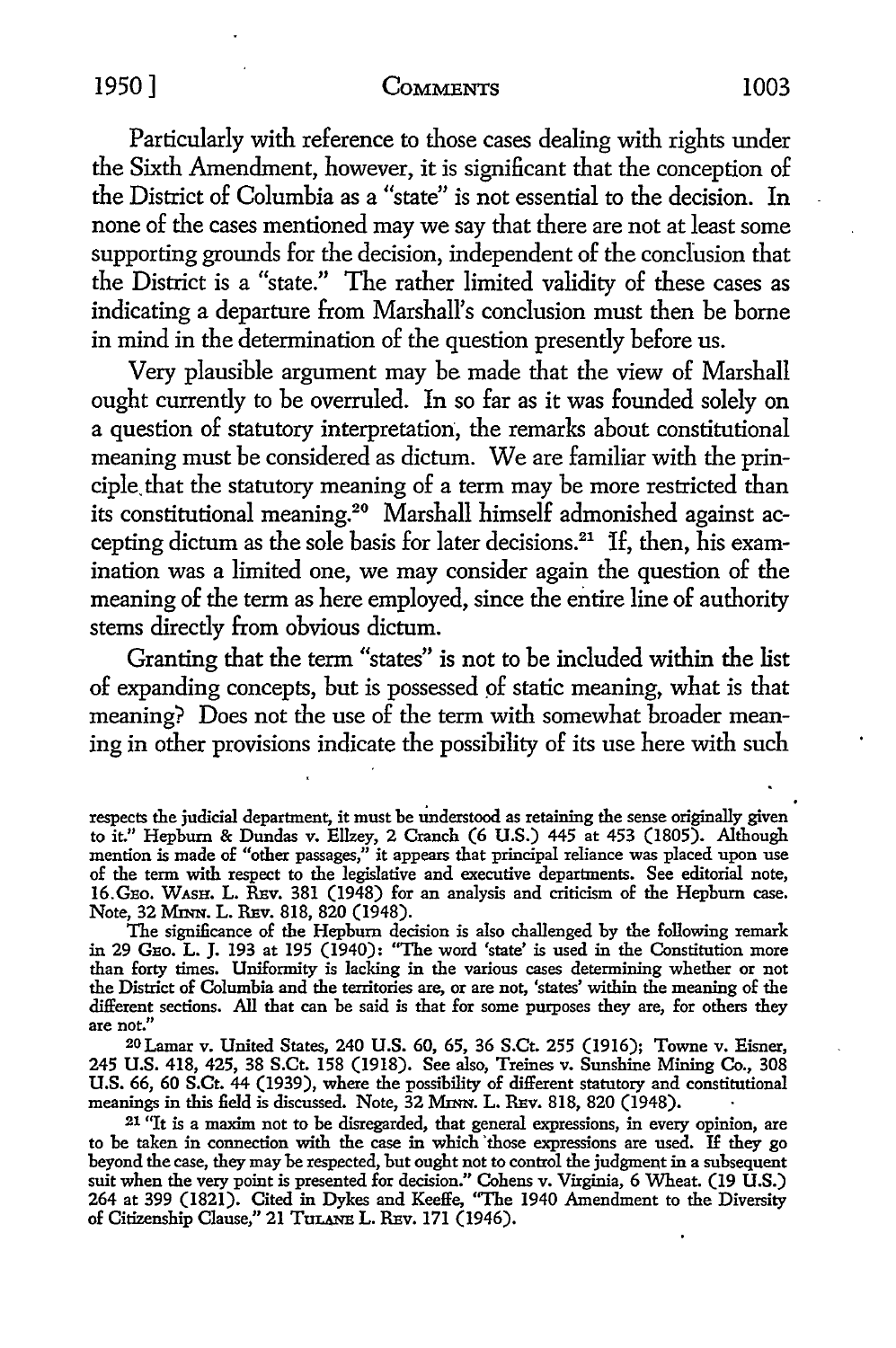broad meaning? If the fact that the District had not been formed at the time of the Constitution be a factor, it must be recognized that this factor has not been considered determinative with reference to the other provisions dealing with the term "states."

Especially if one takes the view that the projected extension of diversity jurisdiction is desirable, the argument thus made possesses a certain amount of appeal. Two principal objections, however, militate against adopting a rule founded on such a slender basis. First, it would have been a matter of great simplicity for the framers to include the District within the diversity clause, since formation of the District was anticipated by them. Indeed, as emphasized by Justice Frankfurter, the great precision of statement of the Judiciary Clause itself militates strongly against inclusion within its compass of anything not expressly stated in it. Secondly, the ''broader meaning" argument is founded on cases which can hardly claim to be more persuasive than Marshall's decision, since they also deal with dictum on this subject. The Marshall view is to be preferred because it was closer to the question here presented, and because it was made at a time when the purposes of the framers may perhaps have been somewhat more clear. There has been, in recent years, a considerable amount of debate over the essential purposes underlying the diversity clause.<sup>22</sup>

Taking into account the long adherence to the Marshall view, the evidence presented to overrule that view is slender indeed. Although . it may seem unfortunate to deprive the District citizen of resort to federal courts on diversity grounds, the virtues of diversity jurisdiction are not so clear as to indicate that the "right" in question is of great significance.<sup>23</sup> It is, however, of great importance that some substantial basis be provided to justify overruling of long-established doctrines.

<sup>22</sup>The following materials will indicate some of the varied views on the purposes of the diversity clause: Frank, "Historical Bases of the Federal Judicial System," 13 LAW AND CoNTBM. PROB. 3 (1948); Friendly, "The Historic Basis of Diversity Jurisdiction," 41 HARv. L. REv. 483 (1928); Ball, "Revision of Federal Diversity Jurisdiction,'' 28 ILL L. REv. 356 (1933).

<sup>23</sup>The conflict on the merits of diversity jurisdiciton clearly appears in: Warren, "New Light on the History of the Federal Judiciary Act of 1789," 37 HARv. L. REv. 49 (1923); Frankfurter, "Distribution of Judicial Power Between United States and State Courts," 13 CoRN. L.- Q. 499 (1928); Weschsler, "Federal Jurisdiction and the Revision of the Judicial Code," 13 LAw AND CoNTBM. PROB. 216 (1948); Yntema, "The Jurisqiction of the Federal Courts in Controversies Between Citizens of Different States," 19 A.RA.J. 71, 149, 265 (1933); Clark, "State Law in the Federal Courts: The Brooding Omnipresence of Erie v. Tompkins," 55 YALE L. J. 267 (1946). See Richardson v. Comr., (C.C.A. 2d, 1942) 126 F. (2d) 562.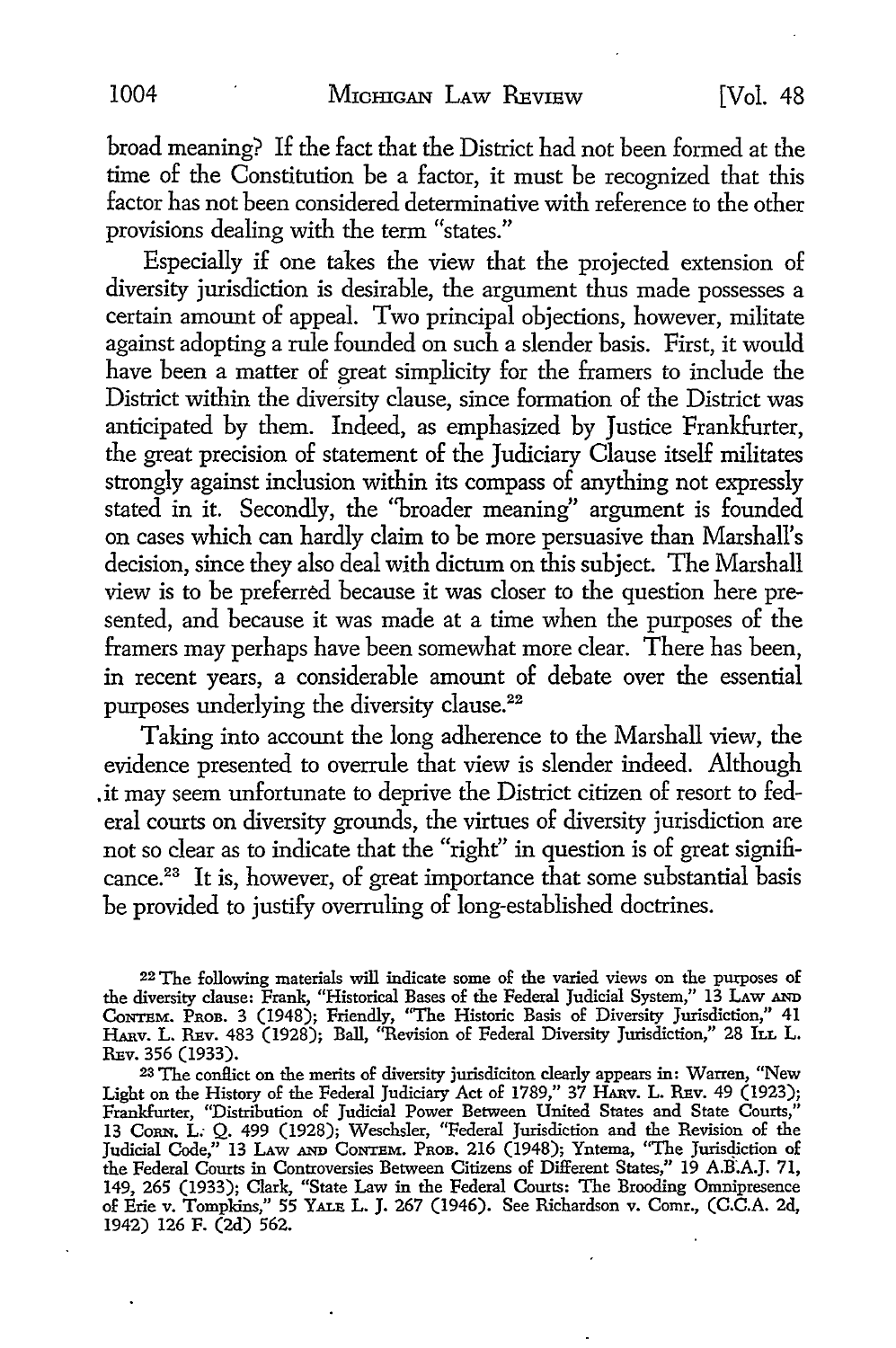#### II. *Is it Within the Power of Congress to Grant the Questioned Jurisdiction as an Exercise of Its Article I Power over the District of Columbia?*

The establishment of inferior tribunals under specific Article I power to create them<sup>24</sup> has always been assumed to be subject to the limitations of Article III.<sup>25</sup> Since there is little question that Congress may act beyond the bounds of the District under its authority over the District,<sup>26</sup> the scope of those limitations becomes an appropriate subject for consideration.

Certain of the requirements of Article III are clearly mandatory in nature. In courts to which this article applies, there must be presented a case or controversy.<sup>27</sup> Compensation of judges may not be reduced, nor may they be dismissed so long as they are of "good behavior."28 With relation to jurisdiction, equally positive expressions have controlled the field, until the basic question has seemed well settled. Although Congress may exercise discretion in establishing inferior tribunals and in fixing the limits of their jurisdiction,<sup>29</sup> it may not confer any jurisdiction beyond that enumerated in Article III, Section 2.30 So often has this principle been reiterated that to question it appears at first glance presumptuous.

The opinion of Justice Jackson, however, Hies precisely in the face of this long and consistent interpretation of Article III. To reach his

24 **U.S.** CoNST., Art. I, §8, cl. 9: "[The Congress shall have Power] to constitute Tribunals inferior to the Supreme Court."

25 Katz, "Federal Legislative Courts,"-43 HARV. L. REv. 894 (1930).

26 Cohens v. Virginia, 6 Wheat. (19 U.S.) 264, 427 (1821); Lyons v. Bank of Discount of City of New York, (C.C. N.Y. 1907) 154 F. 391; Rogge v. Michael Del Balso, (D.C. N.Y. 1936) 15 F. Supp. 499.

27Muskrat v. United States, 219 U.S. 346, 31 S.Ct. 250 (1911). See also: Postum Cereal Co. v. California Fig Nut Co., 272 U.S. 693, 47 S.Ct. 284 (1927); Federal Radio Comm. v. General Electric Co., 281 U.S. 464, 50 S.Ct. 389 (1930); Haybum's Case, 2 Dall. (2 U.S.) 409 (1793); and United States v. Yale Todd, reported in footnote to United States v. Ferreira, 13 How. (54 U.S.) 40, 52 (1851).

<sup>28</sup> O'Donoghue v. United States, 289 U.S. 516, 53 S.Ct. 740 (1933); Evans v. Gore, 253 U.S. 245, 40 S.Ct. 550 (1920).

253 U.S. 245, 40 S.Ct. 550 (1920).<br><sup>29</sup> The Mayor v. Cooper, 6 Wall. (73 U.S.) 247 (1867); United States v. Hudson and Goodwin, 7 Cranch (11 U.S.) 32 (1812); Sheldon v. Sill, 8 How. (49 U.S.) 441 (1850); Lauf v. E. G. Shinner &: Co., 303 U.S. 323, 58 S.Ct. 578 (1938); Lockerty v. Phillips, 319 U.S. 182, 63 S.Ct. 1019 (1943).

so "Tum to the article of the constitution of the United States, for the statute cannot extend the jurisdiction beyond the limits of the constitution." Hodgson and Thompson v. Bowerbank, 5 Cranch (9 U.S.) 303 at 304 (1809). See also: Mossman v. Higginson, 4 Dall. (4 U.S.) 12 (1800); Sheldon v. Sill, 8 How. (49 U.S.) 441 (1850); Kline v. Burke Construction Co., 260 **U.S.** 226, 43 S.Ct. 79 (1922); Ex parte Bakelite O>rp., 279 U.S. 438, 49 S.Ct. 411 (1929); and Martin v. Hunter's Lessee, 1 Wheat. (14 U.S.) 304 (1816).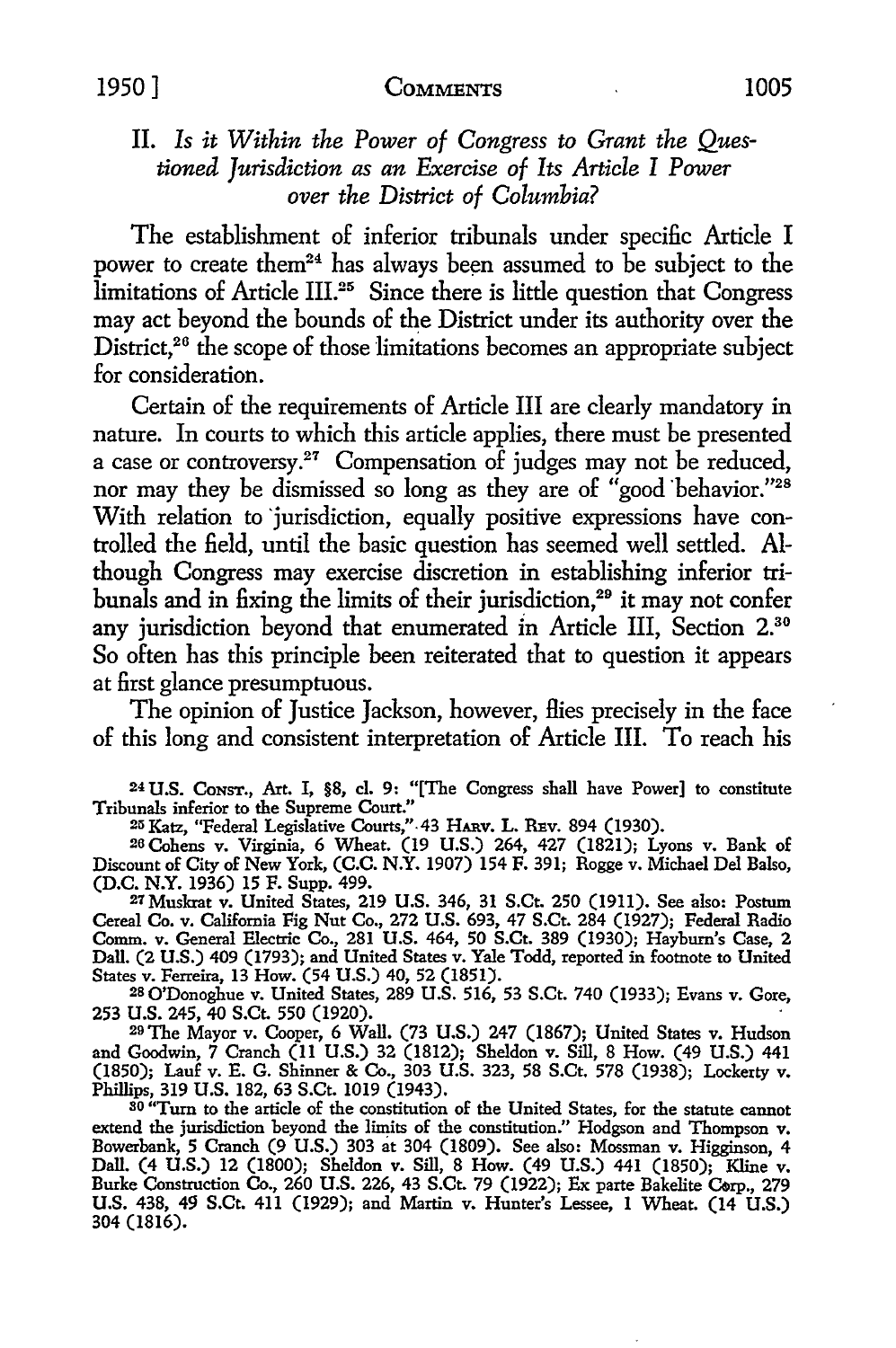result, since he would not eliminate the requirement that the action be "judicial" in nature,<sup>31</sup> it is necessary to declare either that Article III is controlling with relation to some of its provisions, but not as to others, or that it serves little or no function save as it implicitly establishes or . reinforces the doctrine of separation of powers. It is upon the latter conception of the article that Justice Jackson takes his stand. The net result would then be an effective elimination of the function of limitation long believed to constitute one of the significant purposes behind Article III and the introduction of numerous problems which hinge upon that elimination. Besides the necessity of deciding whether the express "limitations" of Article III are simply declaratory of the doctrine of separation of powers, we must further decide whether that doctrine itself is not primarily and in large part a logical deduction from the explicit limitations long considered to exist in Article III.

Without detailing the whole of Justice Jackson's opinion, it is proposed to examine several lines of judicial development which have led to the present problem, and to test their worth in terms of the support they give to the thesis set forth by Justice Jackson. Broadly speaking, the problem has been raised in two more or less independent spheres. The first has been concerned with conflicting decisions relating to the "constitutional court," "legislative court" distinction.<sup>32</sup> The second has primarily resulted from lack of clear definition of the meaning of "federal question" jurisdiction.

A. The concept of "legislative" courts, as opposed to those "constitutional" courts exercising the "judicial power" of the United States, was introduced in the case of *The American Insurance Co. v. Canter,33*  by Chief Justice Marshall. It was held that territorial courts were "legislative" courts, incapable of exercising the "judicial power." Hence the provisions of Article III did not extend to such courts, either by way of protection or limitation. Since courts subject to Article III were incapable of exercising anything other than the judicial power as de-

32 On this general subject, see: Katz, "Federal Legislative Courts," 43 HARv. L. REv. 894 (1930); comment, 43 YALE L. J. 316 (1933); and HARRIS, THE JUDICIAL PowER OF THE UNITED STATES, c. 4 (1940).

33 I Pet. (26 U.S.) 511 (1828).

<sup>31 &</sup>quot;Of course there are limits to the nature of duties which Congress may impose on the constitutional courts vested with the federal judicial power. The doctrine of separation of powers is fundamental in our system. It arises, however, not from Art. III nor any other single provision of the Constitution, but because 'behind the words of the constitutional provisions are postulates which limit and control."' Justice Jackson, 337 U.S. 582 at 590-1.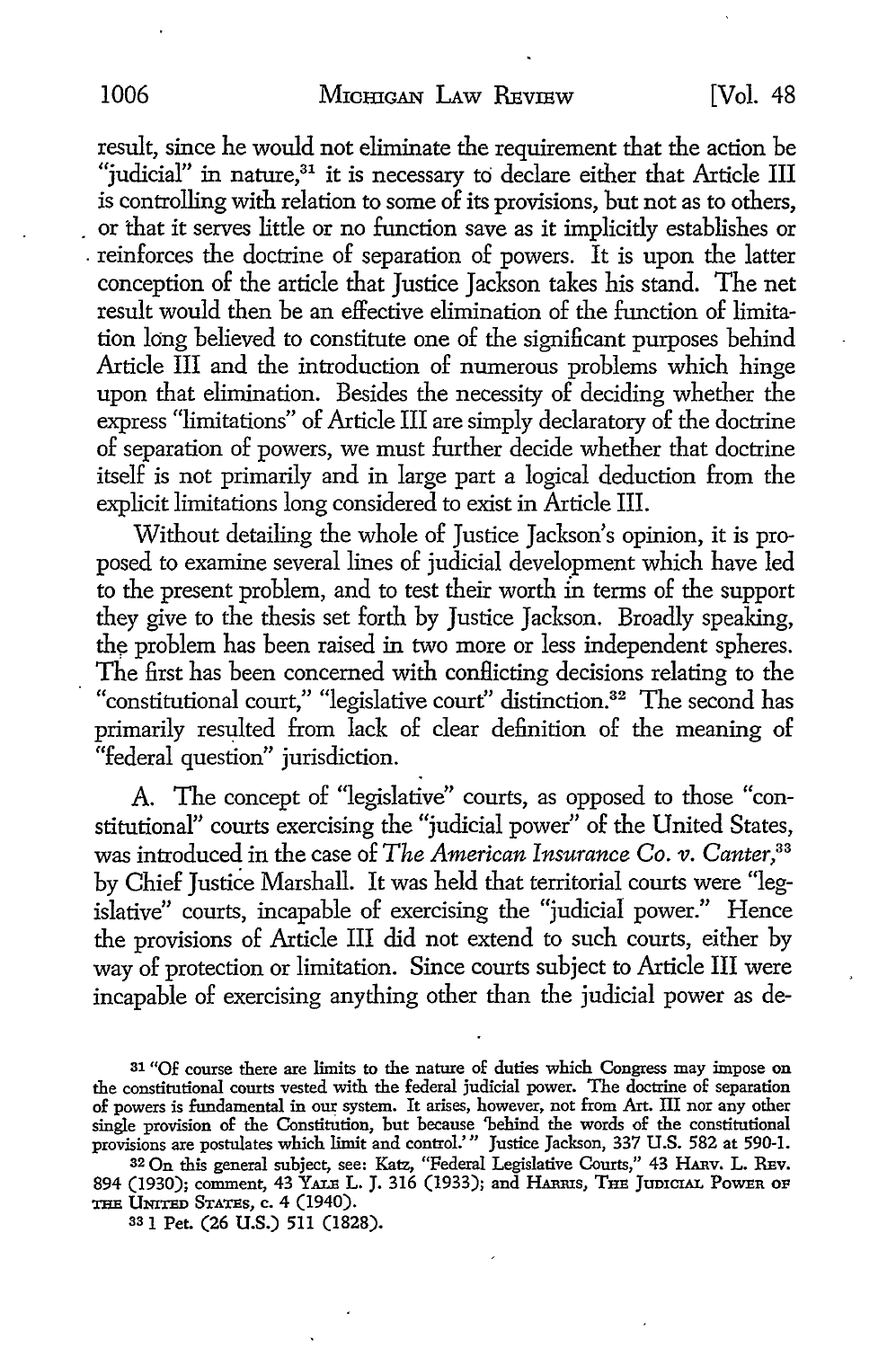fined by that article, $34$  the range of jurisdiction of each type of court appeared to be clearly exclusive of that of the other. As a corollary, it was said that appellate review by the Supreme Court could extend only to cases which represented an exercise of the judicial power.<sup>35</sup> The conceptual structure thus wrought would appear to be invulnerable, save that numerous cases have presented problems in the solution of which the doctrines thus established have been somewhat warped and twisted.

It is partially the question whether the conceptual structure thus neatly molded must remain so with which we are ultimately concerned. Does the definition of "judicial power" properly include both the meeting of the requirements of Article III *and* the bringing of the case in an Article III court? May we recognize certain limitations on the clearcut principles originally enunciated, without surrendering the basic proposition that Article III serves to limit the allowable scope of jurisdiction of the district courts?

1. *District of Columbia courts.* As late as 1908, it was held that District of Columbia courts could not be given powers inconsistent with Article III.<sup>36</sup> In other cases it was recognized that such powers had in fact been bestowed on and exercised by the courts of the District. 37 More recent decisions have openly acknowledged the power of Congress to grant to these courts jurisdiction over matters subject to subsequent executive or administrative action; accordingly, courts of the District have been classified as "legislative."38 Appellate review, consistently refused in cases where no final order could be entered in the court below, has been assumed in all other cases from District courts.

There would appear to be little doubt that, for many purposes, the District courts exercise jurisdiction over cases which would be within the "judicial power" if brought in Article III courts.39 If they are "leg-

<sup>34</sup>See cases cited in notes 27 and 30, supra.

85 Gordon v. United States, 2 Wall. (69 U.S.) 561 (1864), as explained in United States v. Jones, 119 U.S. 477, 7 S.Ct. 850 (1886).

<sup>36</sup>In re McFarland, 30 App. D.C. 365 (1908).

87Butterworth v. Hoe, 112 U.S. 50, 5 S.Ct. 25 (1884); Frasch v. Moore, 211 U.S. 1, 29 S.Ct. 6 (1908); Atkins & Co. v. Moore, 212 U.S. 285, 29 S.Ct. 390 (1909); Baldwin Co. v. R. S. Howard Co., 256 U.S. 35, 41 S.Ct. 405 (1921).

88 Kline v. Burke Construction Co., 260 U.S. 266, 43 S.Ct. 79 (1922); Keller v. Potomac Electric Power Co., 261 U.S. 428, 43 S.Ct. 445 (1923); Postum Cereal Co. v: California Fig Nut Co., 272 U.S. 693, 47 S.Ct. 284 (1927); Ex parte Bakelite Corp., 279  $U.S. 438, 49 S.C. 411 (1929).$ 

89 "It has been the evident intention of Congress that laws generally applicable to enforcement of what may be called federal law in the United States generally should have I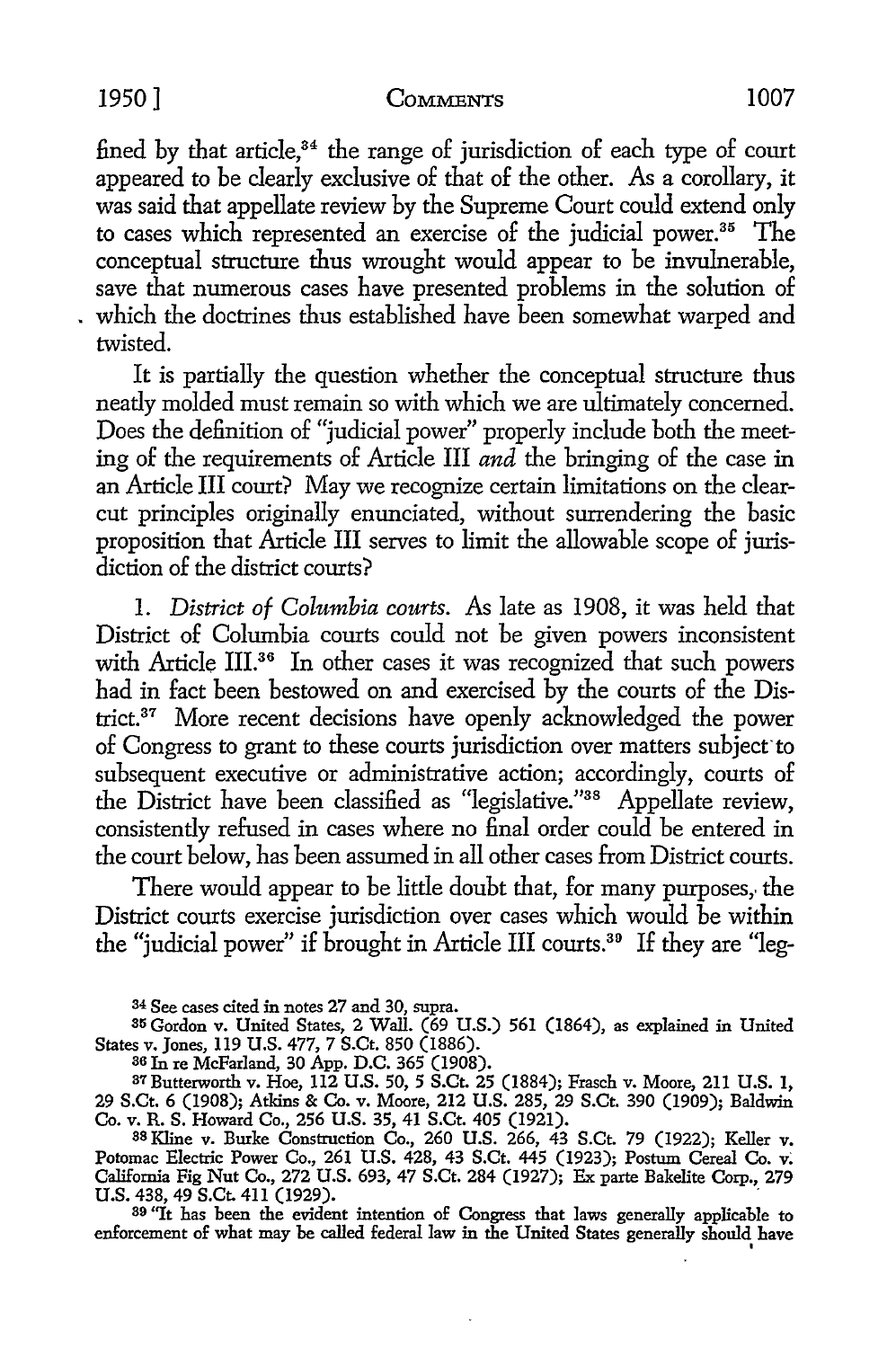islative" courts, this exercise appears to he inconsistent with the *Canter*  case; if they are not, the performance of administrative functions is inappropriate under Article III. The difficulty posed in this instance has been intensified by a direct decision in the case of *O'Donoghue v. United States40* that for purposes of determining whether a judge's compensation may he reduced, District of Columbia courts are "constitutional" courts. While the decision clearly indicates that it does not  $\cdot$ purport to extend to all federal courts, the clear conflict between the conception of courts of the District as "legislative" in one instance and "constitutional" in the other raises a grave question whether the original exclusive cast given federal jurisdictional questions is properly ap plicable to the present structure of the court system.<sup>41</sup>

2. *The Court of Claims.42* Originally, the court of claims was a purely advisory body.<sup>43</sup> Hence, there is little doubt that it was intended to serve a "legislative" function. For many years, however, the court was regarded as a "constitutional" court.<sup>44</sup> As late as 1925, it was concluded that the salary of a judge could not be reduced.<sup>45</sup> Appellate review had been refused on the ground that the decision of the court, under the early statute, was subject to action of executive officers. $46$ Revision of the statute corrected the defect, and the Supreme Court expressly held itself entitled to hear appeals as provided for by the

the same effect within the District of Columbia as elsewhere. For this purpose the courts of the District of Columbia are federal courts of the United States." Federal Trade Commission v. Klesner, 274 **·U.S.** 145 at 154, 47 S.Ct. 557 (1927) citing Keller v. Potomac Electric Power Co., 261 **U.S.** 428, 43 S.Ct. 445 (1923). See also Fehlhaber Pile Co,, Inc. v. **T.V.A.,** (App. D.C. 1946) 15? F. (2d) 864.

40 289 **U.S.** 516, 53 S.Ct. 740 (1933).

Ä.

**612.**  41 Note, 21 TEX. L. REV. 656 (1948). But see note, 55 YALE L. J. 600, 602 (1946), 42 The court of claims was originally established by the Act of Feb. 24, 1855, 10 Stat. L.

. 43 The purely advisory function of the court under the original act was altered by the Act of March 3, 1863, 12 Stat. L. 765. Decisions of the court were thereby made final. The degree of finality may be questioned in specific instances. See comment, 43 YALE L. J. 316 (1933).

<sup>44</sup>"While the United States as a government may not be sued without its consent, yet with its consent it may be sued, and the judicial power of the- United States extends to such· a controversy. Indeed, the whole jurisdiction of the Court of Claims rests upon this proposition." Minnesota v. Hitchcock, 185 U.S. 373 at 386, 22 S.Ct. 650 (1902). The court of claims considered itself a "constitutional" court. Sanborn v. United States, 27 Ct. Cl. 485 (1892); James v. United States, 38 Ct. Cl. 615 (1903). BLACK, CONSTITU-TIONAL LAW, 4th ed., §98 (1927); 2 WATSON, THE CONSTITUTION OF THE UNITED STATES, 2d ed., §789 (1929).

45 Miles v. Graham, 268 U.S. 501, 45 S.Ct. 601 (1925).

46Gordon v. United States, 2 Wall. (69 U.S.) 561 (1864).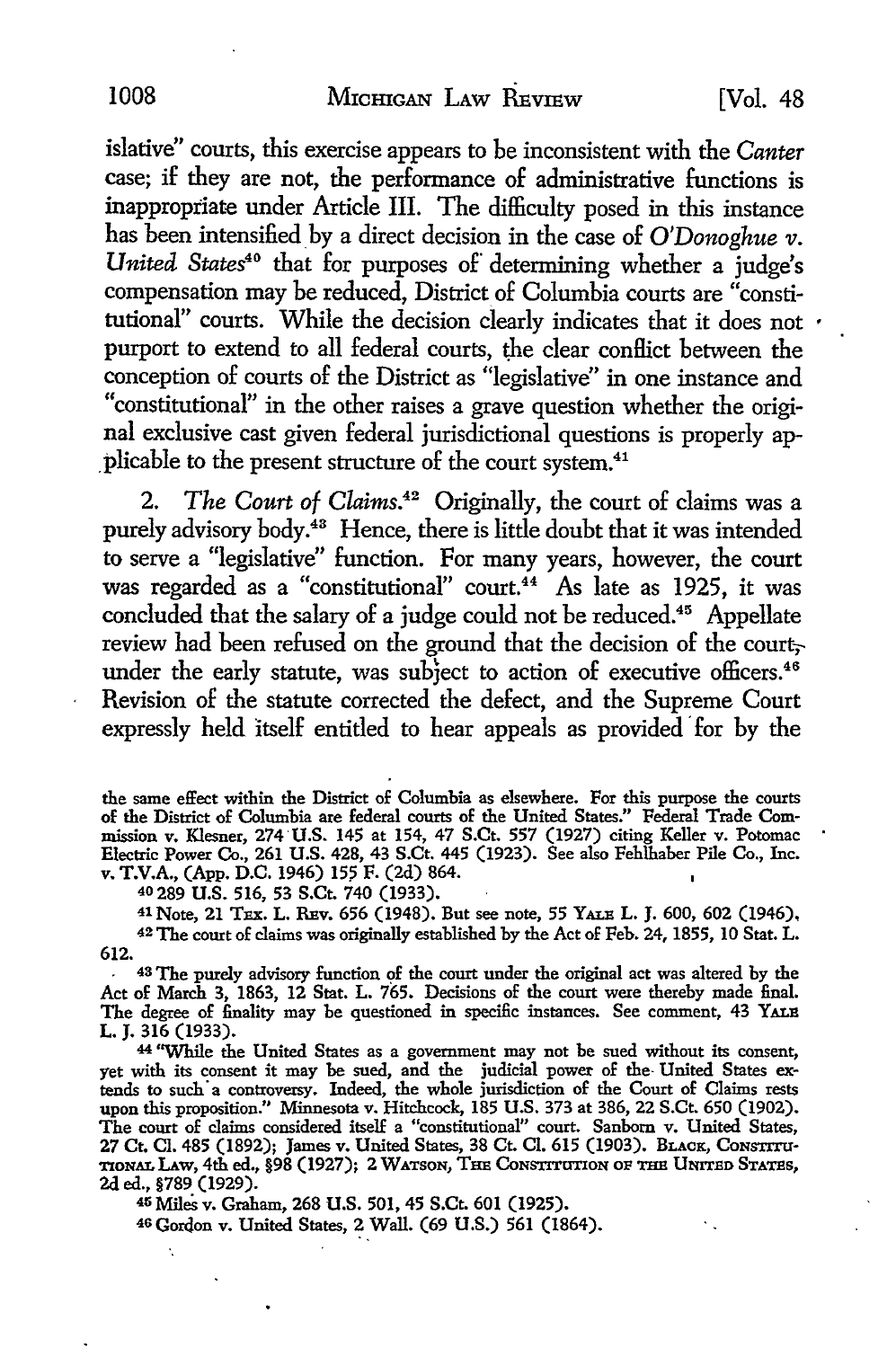# 1950] **CoMMENTS** 1009 ,

statute.<sup>47</sup> The inferences thus established were rudely dealt with in the case of *Ex parte Bakelite Corporation,48* where, in deciding that the court of customs appeals was a "legislative" court, the Supreme Court referred *to* the court of claims as having been always regarded as a "legislative" court. Shortly thereafter, the dictum was supported by direct decision in the case of *Williams v. United States*,<sup>49</sup> where it was held that the salary of a judge of the court of claims could be reduced, because the court was "legislative," and hence outside provisions of Article III.

The sudden reversal of an apparently well-settled line of authority was in itself productive of some difficulties, since it highlighted the rather thin line *to* be drawn in some instances between "constitutional" and "legislative" courts. Furthermore, by the Tucker Act,<sup>50</sup> Congress had conferred on the district courts the jurisdiction *to* hear certain classes of claims cases. In exercising this jurisdiction, the district courts were, it was said, sitting as courts of claims.<sup>51</sup> A concurrency of jurisdiction was thus established. If district courts can exercise only the "judicial power" of the United States, the question whether the hearing of such cases is "legislative" or within the "judicial power" apparently rests then upon whether the matter is heard in one court or the other. The result thus fashioned seems clearly in conflict with the early decisions that "constitutional" and "legislative" courts exercise mutually exclusive jurisdiction.

Justice Jackson's opinion relies upon the *O'Donoghue* decision, and upon the several decisions relating *to* concurrent jurisdiction of the court of claims and of the district courts under the Tucker Act, as indicating a departure from the original view of Article III as embodying the entire range of the "judicial power" of the United States, and as constituting a recognition that Article I power may properly be exercised *to* confer jurisdiction upon Article III courts.

The position assumed on the basis of these apparently conflicting cases represents an improper application of the principles to be deduced

47 United States v. Jones, 119 U.S. 477, 7 S.Ct. 850 (1886). Previously such appellate jurisdiction had been assumed without comment. De Groot v. United States, 5 Wall. (72 U.S.) 419 (1866); Langford v. United States, 101 U.S. 341 (1880).

48279 U.S. 438, 49 S.Ct. 411 (1929).

49 289 U.S. 553, 53 S.Ct. 751 (1933), overruling Miles v. Graham, 268 U.S. 501, 45 S.Ct. 601 (1925).

50 24 Stat. L. 505 (1887), 28 U.S.C. §1346(a)2.

51 United States v. Sherwood, 312 U.S. 584, 61 S.Ct. 767 (1941); Pope v. United States, 323 U.S. 1, 66 S.Ct. 334 (1944); United States v. Shaw, 309 U.S. 495, 60 S.Ct. 659 (1940).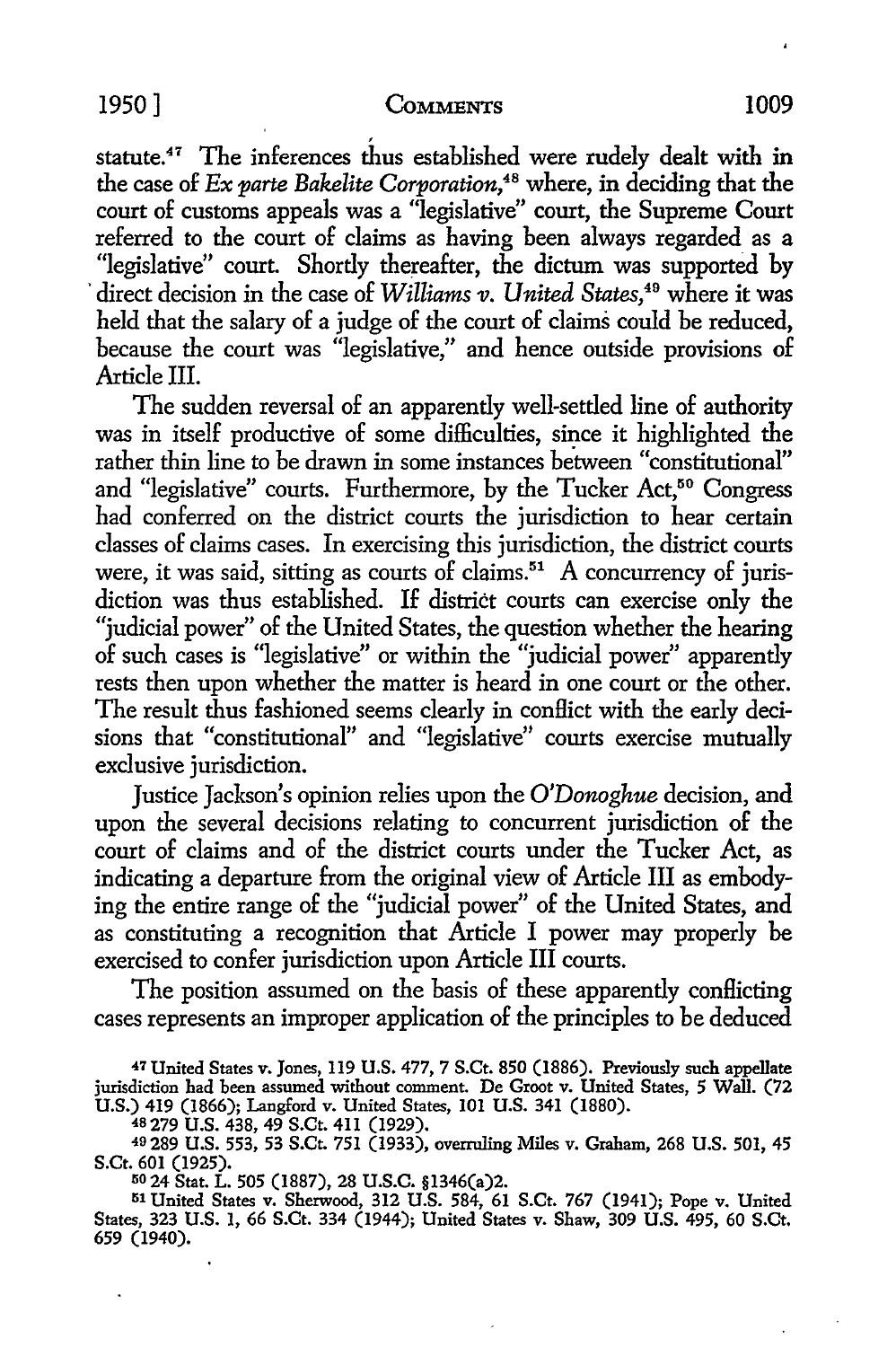from the decisions. No justification appears, with regard to cases concerning the concurrent jurisdiction question, for assuming that a particular case may not be the subject properly of two powers-one "judicial" and one "legislative." Without considering those cases where the treatment given *must* be judicial, it is still apparent that numerous situations can arise where judicial treatment is not essential ( within the framework of the judicial department), situations where some *exercise* of legislative power may be appropriately applied through the mechanism of a court. That a case *might* be within the judicial power does not mean that it must *necessarily* be,<sup>52</sup> or that fundamental principles have been surrendered by allowing its treatment in a court not sanctioned directly by, or subject to the limitations of, Article III. The expanded use of legislative courts, as of administrative agencies, to some extent involves problems of practical administration of the law. 53 Lines drawn to indicate the degree to which legislative courts may consider matters which *could* be brought within the scope of the judicial power have no validity when employed to undermine long-settled concepts of jurisdictional limitations imposed by Article III.

In dealing with the court of claims, for example, the fact that treatment may be given such claims in a "legislative" court should not obscure principles which allow treatment as an exercise of the judicial power.54 We may, for example, consider that such suits come within the Article III provision concerning "controversies to which the United States may be a party." Although such a conception is rendered difficult to adopt because of the principle that suits against the sovereign are positively barred, there being no right against the sovereign save by consent, it is not entirely inappropriate to take the suggested view of the matter. Futhermore, if there be no independent right, then the

52 "At the same time there are matters, involving public rights, which may be presented in such form that the judicial power is capable of acting on them, and which are susceptible of judicial determination, but which congress may or may not bring within the cognizance of the courts of the United States, as it may deem proper." Murray's Lessee v. Hoboken Land and Improvement Co., 18 How. (59 U.S.) 272 at 284 (1855). See also: Crowell v. Benson, 285 U.S. 22, 50, 52 S.Ct. 285 (1932); Ex parte Bakelite Corp., 279 U.S. 438, 49 S.Ct. 411 (1929). .

The materials cited in note 32, supra, deal in part with the question of overlapping between the judicial and legislative powers in this area.

53 HARRIS, THE JUDICIAL POWER OF THE UNITED STATES, c. 4 (1940).

<sup>54</sup>In Williams v. United States, 289 U.S. 553, 53 S.Ct. 751 (1933), it was said that the sole source of jurisdiction of the court of claims and of the judicial power it exercises is Art. I Congressional power. ·This statement, however, can hardly foreclose consideration of appropriate heads of jurisdiction which might bring district court suits within Art. III. See Pope v. United States, 323 U.S. 1, 66 S.Ct. 334 (1944).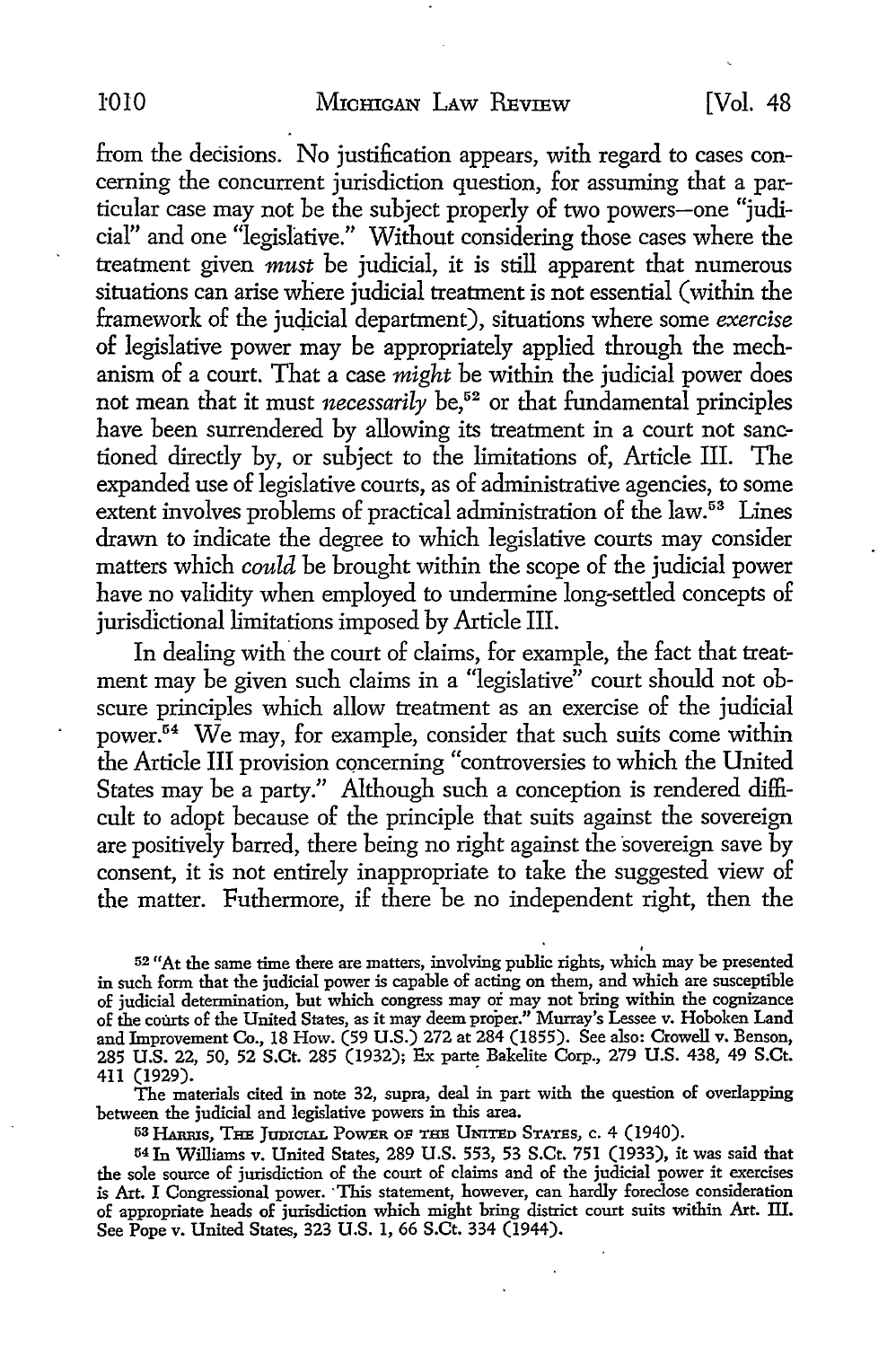#### 1950] COMMENTS IOll

entire right of recovery arises from an act of Congress. Such a right being based upon a law of the United States, the grant of jurisdiction to an Article III court would appear to be entirely appropriate.

The question of appellate review poses no more difficult problem. So long as the case may appropriately be considered within the judicial power at the time of. its treatment in the Supreme Court, it would appear to have satisfied the requirements of Article III.<sup>55</sup> No restriction may be found in Article III limiting the right of review of the Supreme Court to cases which have arisen in inferior tribunals constituted under Article III. The action of the Supreme Court in reviewing represents an exercise of the judicial power, regardless of the fact that the case did not originate in the district courts. Just as the judicial power of the United States may extend to cases originating in state courts, it may extend to those which arise in legislative courts, so long as all the elements required for an exercise of the judicial power (as that there be a case or controversy) are present.

Much this same analysis applies basically to the problems raised by the status of the District of Columbia courts. In addition, such courts have long been recognized to be dual in nature, exercising both federal and local functions. The power of Congress has been declared to be as extensive over such courts as is the power of a state over its judicial machinery.<sup>56</sup> At the same time, it has been consistently recognized that the situation thus created is a most unusual one. This was clearly pointed out in the *O'Donoghue* case. A decision which represents a practical effort to afford some of the protections of Article III in a situation where they might theoretically not apply, ought not to be extended beyond the limits that the court itself explicitly imposed upon the meaning of its decision.

Indeed, nearly all the cases which are cited by Justice Jackson with reference to this particular problem, and the background cases which have led to the conceptual problem in this field, suffer the defect that they do not relate directly to the jurisdictional question. The very collateral nature of such cases ought to be in itself a warning against the

<sup>55</sup> Cases allowing appeals from legislative courts and administrative tribunals are legion. These do not of course conclusively establish that the appeals thus heard come within Art. III, but the very number of such cases is an excellent indication that the court at no time considered this appellate function inconsistent with Art. III.

<sup>56</sup> O'Donoghue v. United States, 289 **U.S.** 516, 53 S.Ct. 740 (1933); Postum Cereal Co. v. California Fig Nut Co., 272 U.S. 693, 47 S.Ct. 284 (1927); Keller v. Potomac Electric Power Co., 261 U.S. 428, 43 S.Ct. 445 (1923); Kendall v. United States ex rel. Stokes, 12 Pet. (37 U.S.) 524 (1838).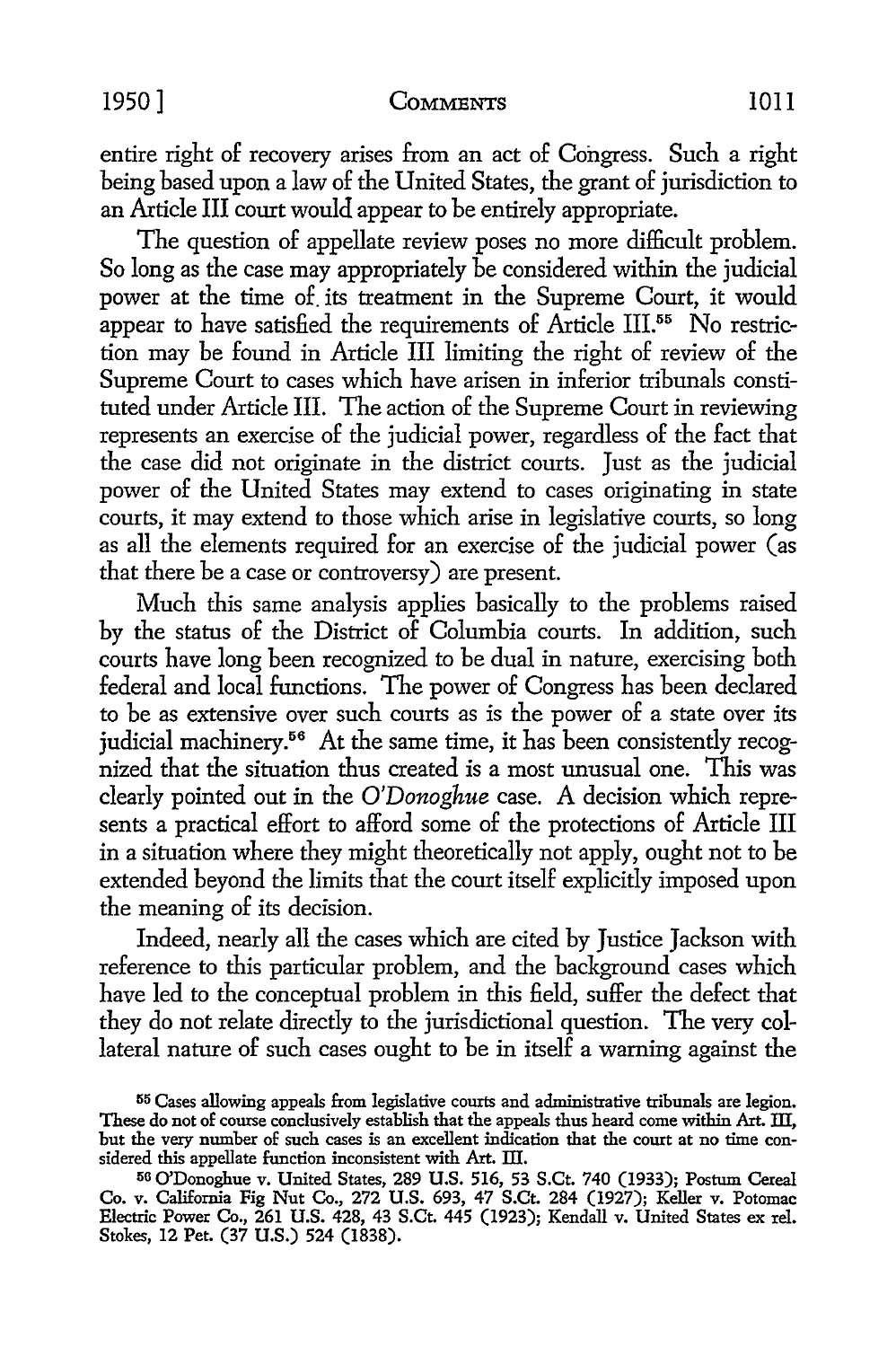derivation from them of principles which can be used to upset longstanding jurisdictional and constitutional concepts.

B. In conjunction with the above-mentioned mode of attack upon the problem, Justice Jackson concluded that the sum of several decisions relating to federal question jurisdiction necessarily established that Article I powers could be employed to expand the jurisdiction of district courts beyond the limits of Article III. His analysis of the problem may be summed up as follows: There is no federal question unless there is, on the face of the plaintiff's pleading, a clear question which turns upon the construction of the Constitution or laws of the United States. $57$ The mere ability to sue (to sue in some court) is not of significance, if the actual right asserted does not depend in some manner upon such construction.<sup>58</sup> The case of *Gully v. First National Bank*<sup>59</sup> asserted this proposition, and allowed for the single exception of suit by a federally chartered corporation or bank.<sup>60</sup> At the same time, suit is allowed in district courts in the case of a trustee in bankruptcy, suing under Section  $23(b)$  of the Bankruptcy Act<sup>61</sup> to recover on behalf of the bankrupt's estate, in spite of the fact that no question of federal law is presented, and no other ground of federal jurisdiction exists. So long as the defendant consents, there is no significance to the fact that the legal questions are solely questions of state law. General statements in the cases of *Schumacher v. Beeler*<sup>62</sup> and *Williams v. Austrian*<sup>63</sup> emphasize the point. Since the bankruptcy law merely gives the trustee the ability to sue, according to Justice Jackson, these decisions, taken in the light of *Gully v. First National Bank*, clearly indicate that jurisdiction cannot be fitted within Article III limitations, and must consequently depend upon the Article I power to deal with bankruptcy.64 There

57 Shoshone Mining Co." v. Rutter, 177 U.S. 505, 20 S.Ct. 726 (1900); Bankers Casualty Co. v. Minn. St. P. & C. Ry. Co., 192 U.S. 371, 24 S.Ct. 325 (1904); Louisville and Nashville R. Co. v. Mottley, 211 U.S:149, 29 S.Ct. 42 (1908).

58 Puerto Rico v. Russell & Co., 288 U.S. 476, 53 S.Ct. 477 (1933).

<sup>59</sup> 299 U.S. 109, 57 S.Ct. 96 (1936).<br><sup>60</sup> Osborn v. Bank of United States, 9 Wheat. (22 U.S.) 738 (1824); Pacific Railroad Removal Cases, 115 U.S. 2, 5 S.Ct. 1113 (1885); Sowell v. Fed. Reserve Bank of Dallas, 268 U.S. 449, 45 S.Ct. 528 (1925).<br>
<sup>61</sup> 30 Stat. L. 544 (1898), as amended by 52 Stat. L. 840 (1938), 11 U.S.C.A. §46 (b).

62 293 U.S. 367, 55 S.Ct. 230 (1934).

63 331 U.S. 642, 67 S.Ct. 1443 (1947).<br>64 Justice Jackson refers to the case of Continental Illinois Natl. Bank & Trust Co. v. Chicago, Rock Island & Pacific Ry. Co., 294 U.S. 648, 55 S.Ct. 595 (1935) as follows: "Congress also is given power in Art. I to make uniform laws on the subject of bankruptcies. That this, and not the judicial power under Art. III, is the source of our system of reorganizations and bankruptcy is obvious." 337 U.S. 582 at 594. It is noteworthy that the question primarily considered by the Court in the Rock Island case was the validity of Congressional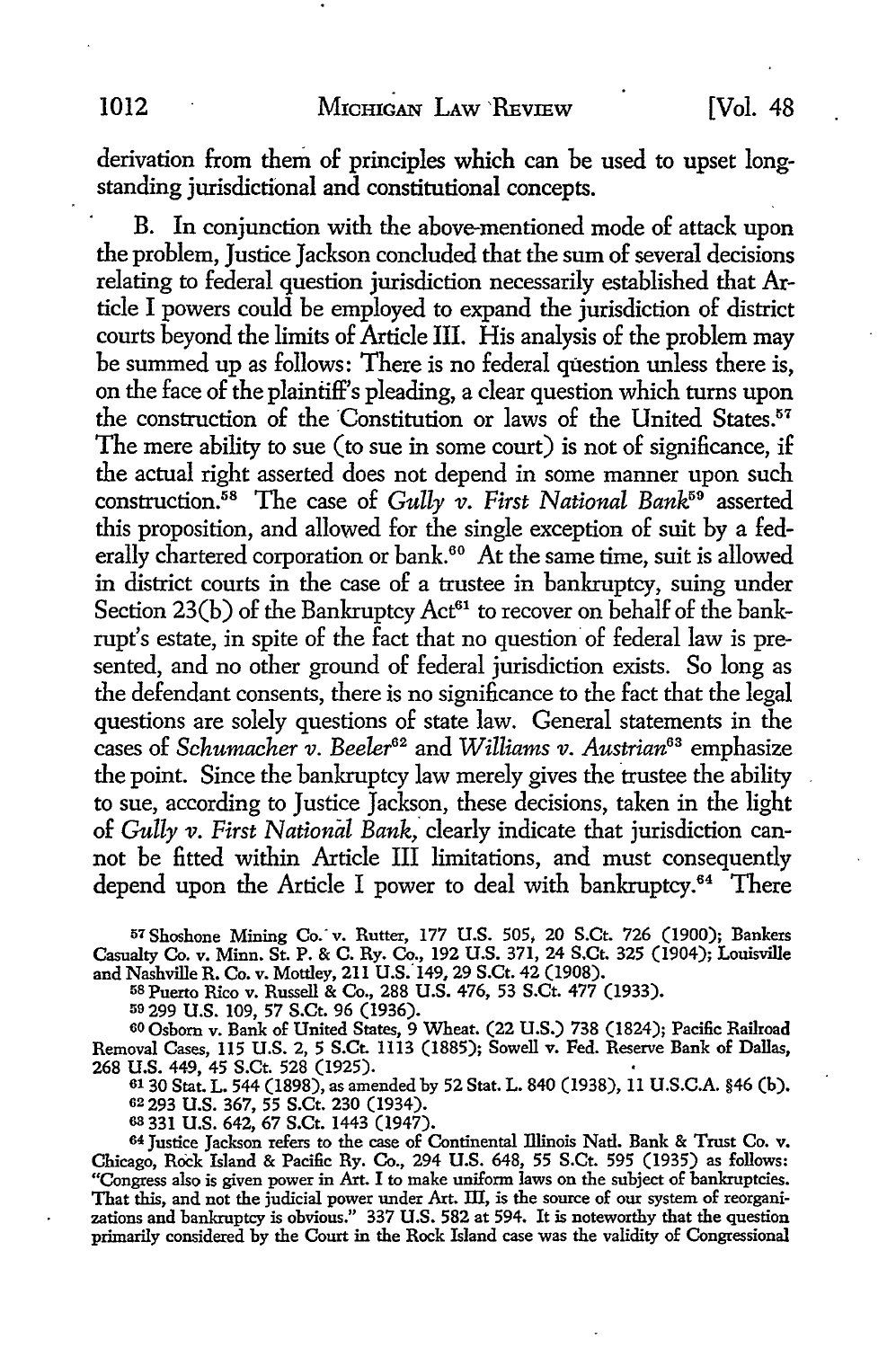appears to be a clear conflict between the abstracted statements set forth by Justice Jackson and the principle that Article III embodies limitations binding upon the courts subject to it terms.

It is not, however, clear that the statements thus abstracted deal with the question of constitutional limitation. As has been emphasized earlier in this comment, the range of jurisdiction granted, so long as it be within permissible limits, is a matter for Congressional determination. 65 Consequently, statements which apply limitations to the scope of jurisdiction may have application either to the statutory framework established by Congress or to constitutional limitations. The court, in several of the cited cases, clearly considered that the constitutional powers had not been exhausted,<sup>66</sup> whatever the result in terms of statu-. tory interpretation. The statements relied upon were, then, made simply with reference to the statutory question, since they did not purport to lay down a complete rule as to the permissible constitutional scope of jurisdiction.<sup>67</sup>

If, however, we are to sustain the traditional conception of Article III, and find adequate grounds for rejecting Justice Jackson's departure therefrom, some distinction must be found between the exercise of power in authorizing suit under Section 23(b) of the Bankruptcy Act and that involved in endeavoring, under the current act, to allow the District of Columbia resident to sue in a federal court on diversity grounds. For, the intent being plain to allow such suit, the question becomes one of constitutional limitation.

In dealing with federally chartered corporations and banks,<sup>68</sup> the Court has declared that Congress may vest jurisdiction in an Article

action in enacting §77 of the Bankruptcy Act. It is of course true that Congressional control over bankruptcy stems from Art. I power. However, the source of. Congressional power over the subject matter should not be confused with the jurisdictional question. This case, dealing with the question whether Congress had power under Art. I to control railroad reorganizations, has no proper relation to the instant problem, whether suit under the act represents an exercise of federal question jurisdiction. As an example of confusion of power over subject matter and power over jurisdiction, see note, 44 ILL. L. REv. 541 (1949), which follows closely Justice Jackson's analysis.

65 See cases cited note 29, supra.

66 Shoshone Mining Co. v. Rutter, 177 U.S. 505, 20 S.Ct. 726 (1900). In Gully v. First Nat. Bank, 299 U.S. 109, 57 S.Ct. 96 (1936), the question was stated in terms of bringing "a case within the statute."

67 See Forrester, "The Nature of a 'Federal Question,'" 16 TuLANE L. REv. 362 (1942). The tendency to interpret these jurisdictional questions in terms of statutory tests has been much fostered by Congressional limitations upon the doctrines of the Osborn case. These limitations are referred to in .note 71, infra.

68 American Bank & Trust Co. v. Federal Res. Bank of Atlanta, 256 U.S. 350, 41 S.Ct. 499 (1921). See also cases cited in note 60, supra.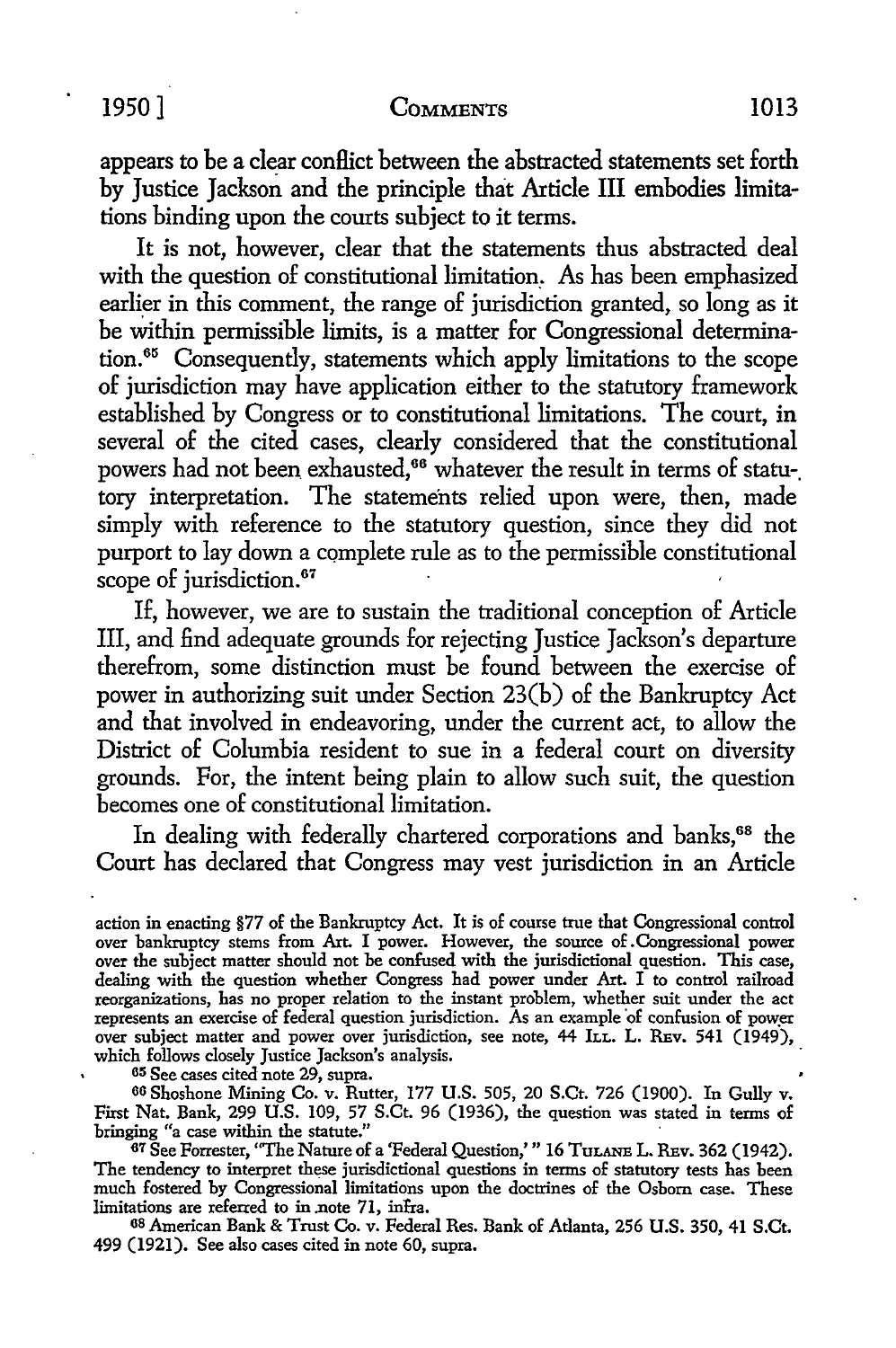III court where the capacity to sue (that is, the capacity. to sue at all) is founded upon federal law. Since the very existence (and hence the capacity to sue) of the corporation rests upon federal law, or some question of capacity to act is necessarily related to the act which forms the basis for suit, an ultimate federal question is inextricably woven into the case. Even when this aspect is not questioned, and even when, from the standpoint of substance, the questions of state law form the only significant issue, these federal questions are sufficient to authorize the conferring of jurisdiction on Article III courts. This rule of constitutional scope of Congressional power clearly includes the trustee suit authorized under Section 23(b), for all the rights of the trustee stern from Congressional authorization.

But no other federal question than the validity or construction of the grant of jurisdiction can enter into the controversy which is the substance of the principal case. The situation was anticipated by Chief Justice Marshall in the case of *Osborn v. Bank of the United States*,<sup>69</sup> where he answered the criticism that, if a federally chartered corporation could be allowed to sue, for that reason alone, in a federal court, a naturalized citizen could also be allowed to sue simply because he was naturalized under act of Congress.

As Marshall pointed out, the naturalized citizen may be made a citizen by act 9f Congress, but that act does not ''proceed to give, to regulate, or to prescribe his capacities."70 In a suit founded upon an act allowing the naturalized citizen to resort to federal courts solely because he was a naturalized citizen, there would be presented no such question of capacity as is presented in the case of a federally chartered corporation. The case of the naturalized citizen, indeed, is stronger than that of the District citizen, who does not receive his status from act of Congress, save in the most indirect manner. At best, he receives nothing more than status, the meaning of which is the result of forces altogether outside the act which creates the status. Just as Congress has no authority to prescribe the full capacities of the naturalized citizen, it has no such power to prescribe the capacities of citizens of the District of Columbia.

The distinction drawn between status and capacity constitutes sound ground for distinguishing the case of the District citizen from that of the trustee in bankruptcy, acting under Section 23(b). It is,

<sup>69 9</sup> Wheat. (22 U.S.) 738 (1824).

<sup>70</sup> Osborn v. Bank of the United States, 9 Wheat. (22 U.S.) 738, 827 (1824).